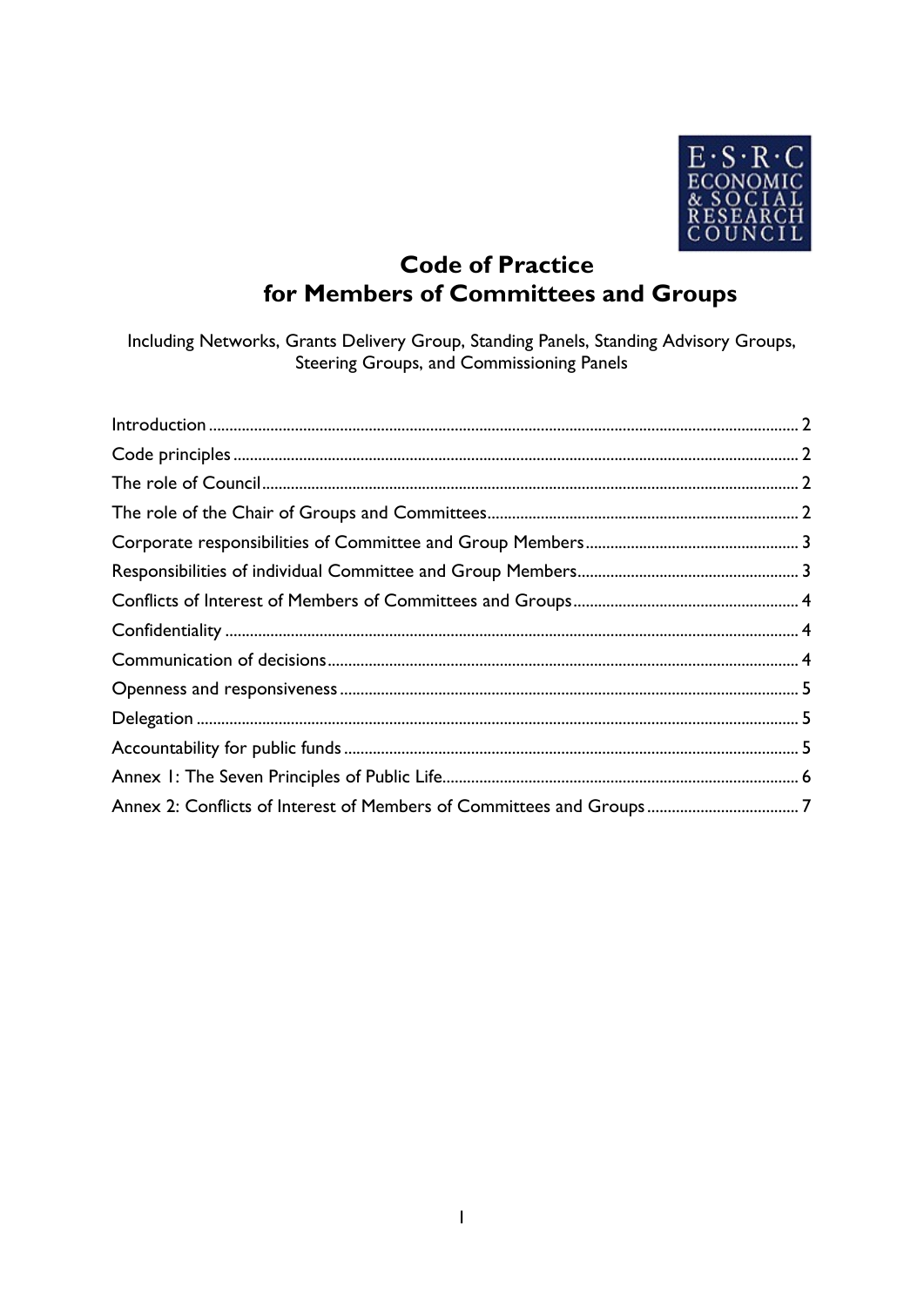#### <span id="page-1-0"></span>**Introduction**

This Code of Practice sets out the basis on which the members of ESRC's Committees and Groups should seek to discharge their responsibilities.

### <span id="page-1-1"></span>**Code principles**

The principles of public service on which this Code is based are those which apply to all public bodies. The Committees and Groups must at all times:

- observe the highest standards of impartiality, integrity and objectivity in relation to stewardship of public funds for which they are responsible
- in accordance with Government policy on openness, comply with all reasonable requests for information from Parliament, users of services and individual citizens
- be accountable to Parliament, users of services, individual citizens and staff for the activities of the ESRC, its stewardship of public funds and the extent to which key performance targets and objectives have been met
- maximise value for money through ensuring that services are delivered in the most efficient and economical way, within available resources, and within independent validation of performance achieved wherever practicable.

### <span id="page-1-2"></span>**The role of Council**

The Council is the senior decision making body with executive responsibilities set up under the Science and Technology Act of 1965 and by Royal Charter, thus ensuring that it has separate legal status.

Council includes members from the business, voluntary and public sectors, as well as the academic community. From 2010 the membership was extended of public representatives who represent the interests of the wider public. All Council members have corporate responsibility for all of the Council's actions and those of the organisation's staff.

Council should decide on all issues of major importance including issues of corporate strategy, key strategic objectives and targets, major decisions involving the use of financial and other resources, and personnel issues, including key appointments. Responsibility for carrying out key strategy is delegated to the Chief Executive and his/her staff to the maximum extent possible.

### <span id="page-1-3"></span>**The role of the Chair of Groups and Committees**

The Chair of the Group or Committee is the normal channel of communication between the Council and the Group or Committee. Individual members have the right of access to the Chief Executive on any matter which they believe raises important issues relating to his or her duties as a member of the Committee or Group. Day to day contact with the ESRC should be with the relevant Secretary of the Committee or Group.

The Chair and Secretary should ensure that all new members of the Committee or Group are properly briefed on the terms of their appointment, and on their duties and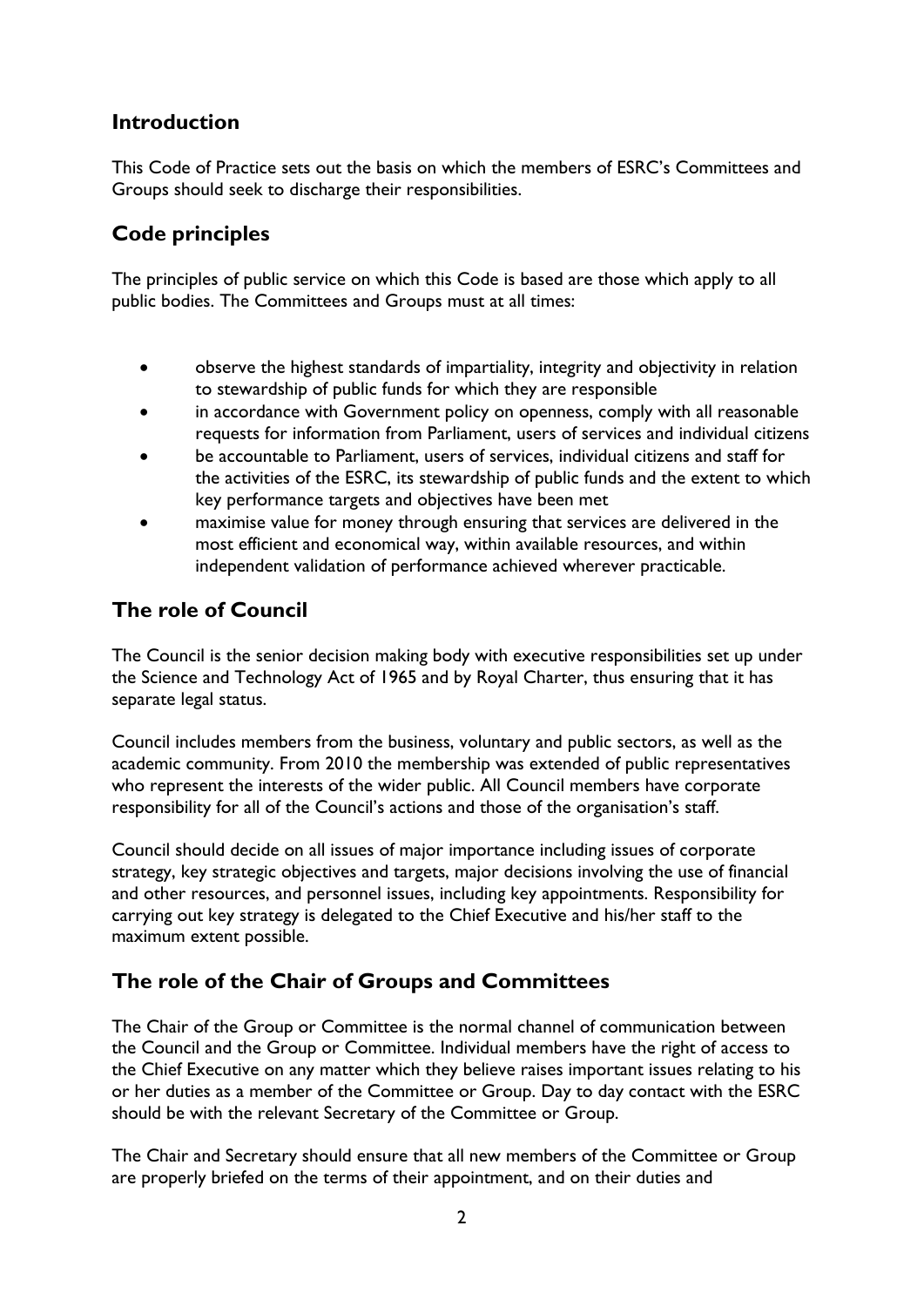responsibilities. They should also be provided with a copy of this Code and other key background materials such as the latest Strategic Plan, Annual Report and Accounts, documentation describing the ESRC's organisational structure, the statutory basis of operation and the rules and procedures of the Council. Members will normally attend an induction course on the duties relating to their responsibilities at the beginning of their appointment.

## <span id="page-2-0"></span>**Corporate responsibilities of Committee and Group Members**

Individual members have corporate responsibility for ensuring that the Committee or Group complies with normal administrative requirements for the use of public funds. The main responsibilities include:

- overseeing the delivery of planned results by monitoring performance against agreed targets
- ensuring that, in reaching decisions, the Committee or Group has taken into account any guidance issued by the Department for Business, Innovation and Skills (BIS), HM Treasury and the Council brought to their attention by the Committee or Group Secretary
- ensuring that the Committee or Group operates within the limits of its delegated authority; and in accordance with any other conditions relating to the use of its allocated budget.

### <span id="page-2-1"></span>**Responsibilities of individual Committee and Group Members**

Members have a duty to bring an independent judgement to bear on all issues considered by the Committee or Group and to comply at all times with this Code of Practice and with rules relating to the use of public funds. Members are expected to act in good faith and in the best interests of the ESRC. They should follow the Seven Principles of Public Life set out by the Committee on Standards in Public Life (the Nolan Committee). These are set out at Annex 1.

Although any legal proceedings initiated by a third party are likely to be brought against the Council, in exceptional cases proceedings (civil or, in certain cases, criminal) may be brought against Committee or Group chairs or other individual members. For example, a member may be personally liable if he or she makes a fraudulent or negligent statement which results in loss to third party. A member who misuses information gained by virtue of his or her position may be liable for breach of confidence under common law or under insider dealing legislation. However, individual members who act honestly, and in good faith should not incur any liability in an individual capacity, save where the person has acted recklessly.

Members who require further advice should consult the Committee or Group Secretary.

The arrangements for appointing individual members normally make it possible to remove him or her from the Committee or Group if he/she fails to perform the duties required of a member to the standards expected of persons who hold public office.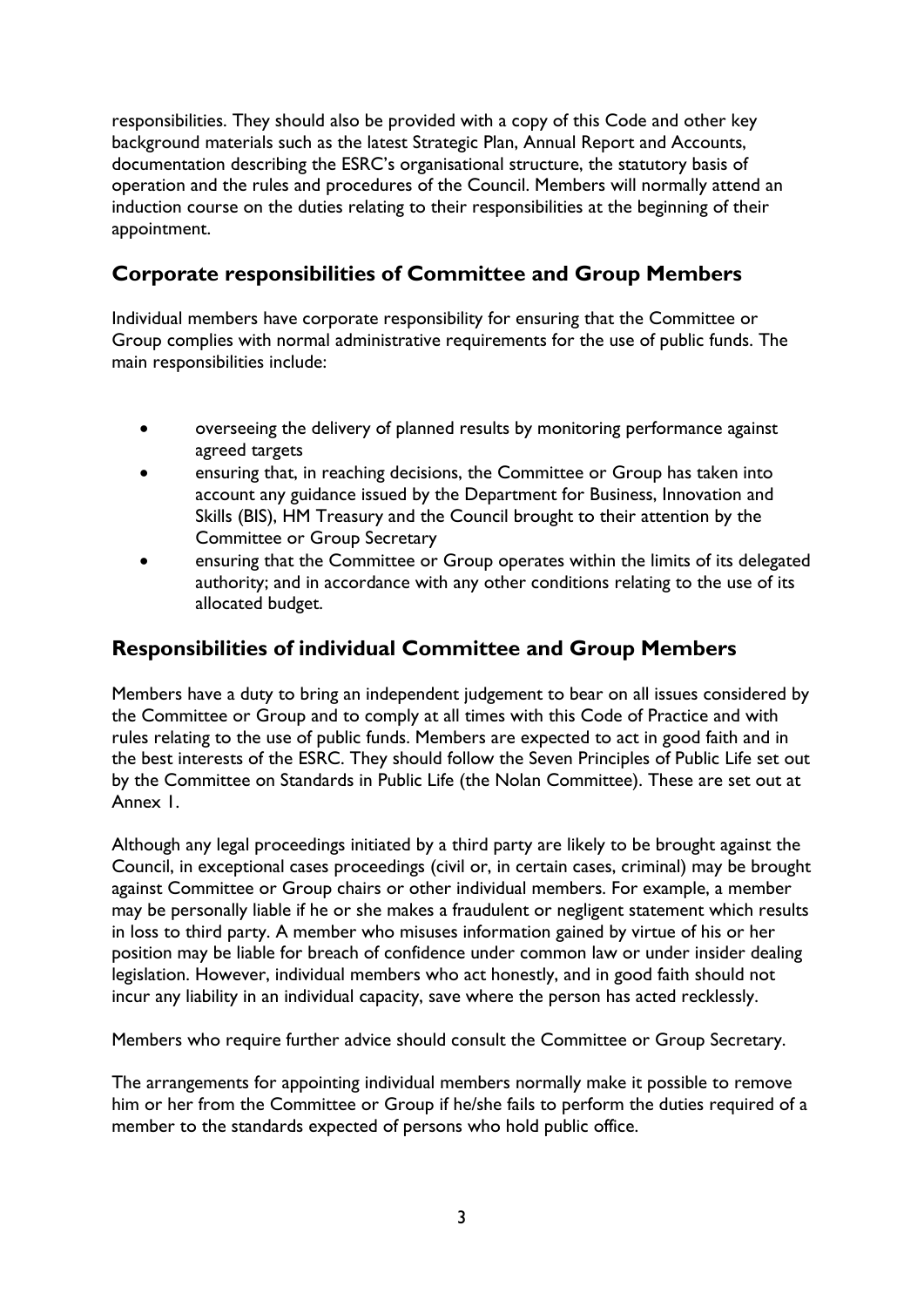Members should ensure that they understand fully the terms of their appointment, and their duties and responsibilities.

### <span id="page-3-0"></span>**Conflicts of Interest of Members of Committees and Groups**

To observe the high standards of integrity expected by the public and Parliament, the proper conduct of public business requires the Chair and members of Committees and Groups to avoid situations in which their duties and other interests conflict or where there should be a suspicion of conflict (Annex 2). In the context of the ESRC business a conflict of interest can be defined in terms of close links with, or an interest in, a particular institution from which a studentship, grant or other funding application is being considered or a private or commercial interest in such an application or any other matter under consideration.

For Committees and Panels which either make awards under delegated powers within ESRC, or agree assessments on completed projects, then members must complete a short return to a Register of Interests [\(http://www.esrc.ac.uk/about-us/governance-and](http://www.esrc.ac.uk/about-us/governance-and-structure/register-of-interests-form/)[structure/register-of-interests-form/\)](http://www.esrc.ac.uk/about-us/governance-and-structure/register-of-interests-form/) which indicates any substantive interest (eg membership, shareholding or employment) in institutions which might receive ESRC awards, or organisations which might receive sub-contracted work (eg market survey organisations). They must also declare at the start of any meeting any other interests which might possibly be seen to affect their impartiality on any item. This will include any interest of close family members, ie personal partners, parents, children, siblings or members of their immediate household.

The minutes of a meeting will record decisions about conflict of interest, any withdrawals for particular items and the reasons for these withdrawals. It is the responsibility of the Chair to ensure that this procedure is followed.

# <span id="page-3-1"></span>**Confidentiality**

All papers and correspondence must be treated in confidence. The 'In Confidence' marking on all papers means that although the contents may be discussed as necessary with others who have received them, this should be done with discretion. When, exceptionally, a higher classification is necessary, special circulation arrangements will normally be made. Members must respect such classification.

Members should observe the requirement for confidentiality and are asked to keep secure papers that come to them in their official capacity and, when their term of office has come to an end, to make sure that all papers are returned or destroyed.

### <span id="page-3-2"></span>**Communication of decisions**

The Chair or Secretary, or those members of staff authorised to act on their behalf, may communicate Committee or Group decisions or recommendations made to Council. In reporting Committee or Group business they will take special care to keep confidential any part played in discussion by individual members, to maintain the convention that any decision is the collective responsibility of the whole Committee or Group and to safeguard the anonymity of any referees. Members should resist any requests for information or for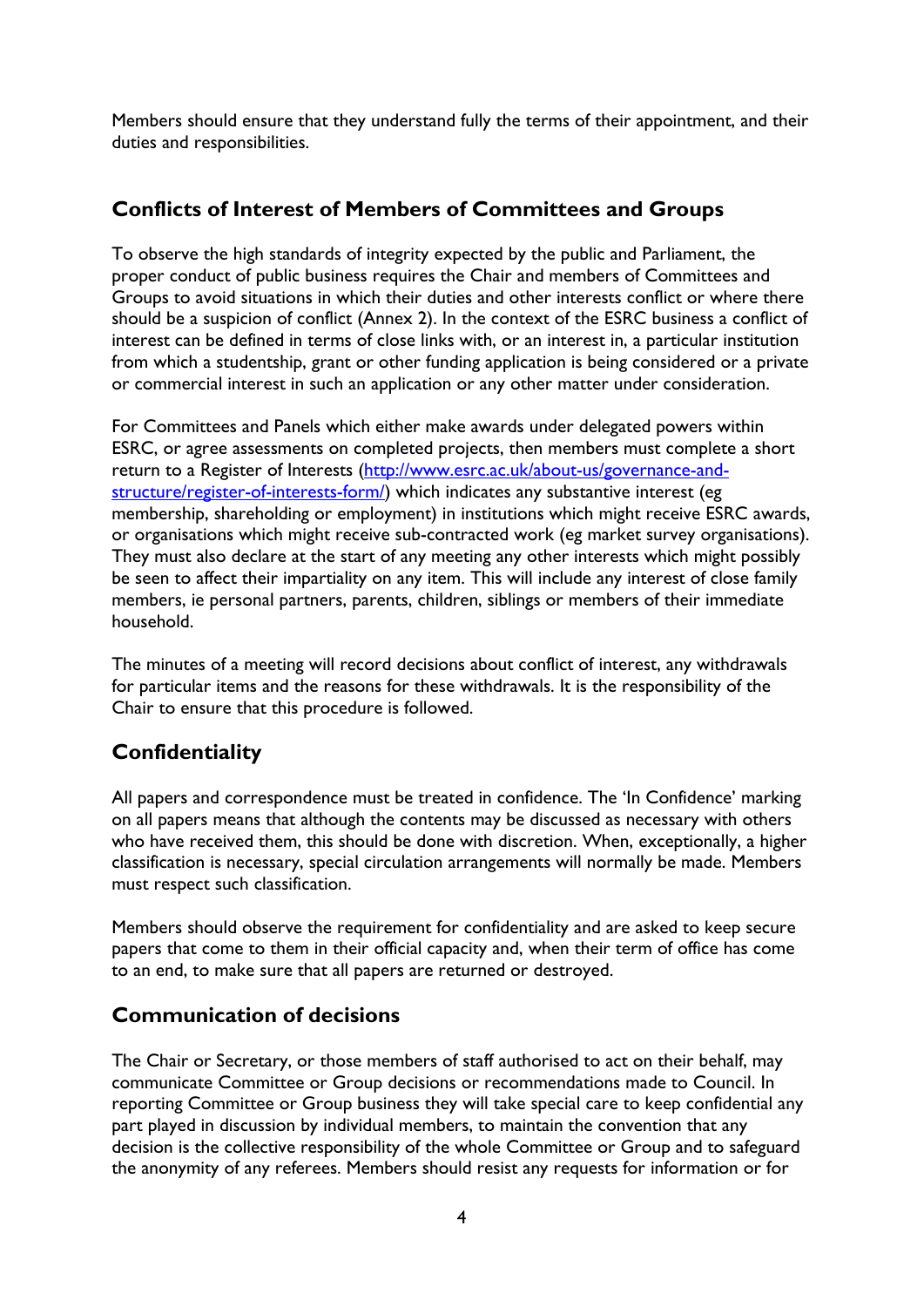explanation of how a particular decision was reached. All decisions should therefore be treated in confidence and any such requests referred to the Committee or Group Secretary.

#### <span id="page-4-0"></span>**Openness and responsiveness**

Members should ensure they can demonstrate that they are using resources to good effect, with probity, and without grounds for criticism that public funds are being used for private, partisan or party political purposes. Members and ESRC staff should conduct all their dealings with the public in an open and responsible way, following the Seven Principles of Public Life and ensuring full compliance with the Freedom of Information Act 2000.

### <span id="page-4-1"></span>**Delegation**

The Committee or Group may also decide to delegate responsibility for specified matters to individual members, or sub-committees. Final decisions may only be made by those individuals or bodies with delegated authority from Council. Care must be taken to ensure the delegations do not in any way dilute the ultimate responsibility of the Committee or Group for actions undertaken by individual members, sub-committees or the staff of the ESRC. Where delegation takes place, the arrangements should be properly documented. The documentation should make clear matters reserved for decision by the Committee or Group. The latter are likely to include issues of strategy; key corporate objectives and targets; and decisions on funding as laid down by Council.

## <span id="page-4-2"></span>**Accountability for public funds**

Members, under the guidance of the Committee or Group Secretary, have a duty to ensure that public funds received by the ESRC, which for this purpose should be taken to include all forms of receipts for fees, charges and other sources, are properly safeguarded. They should ensure that, at all times, the Committee or Group conducts its operations as economically, efficiently and effectively as possible, with full regard to the Charter and relevant statutory provisions.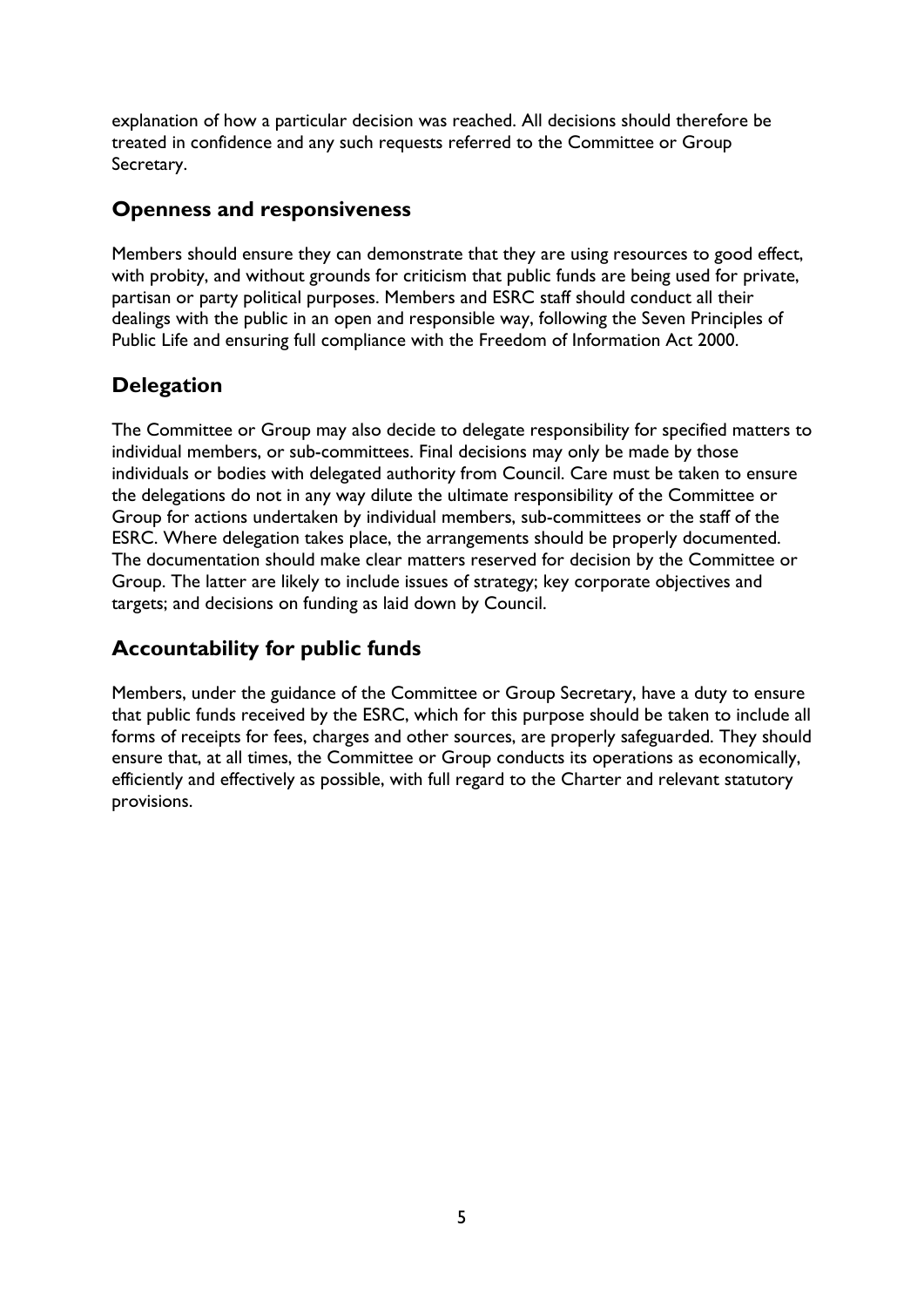### <span id="page-5-0"></span>**Annex 1: The Seven Principles of Public Life**

The Government endorses the Seven Principles of Public Life set out by the Nolan Committee for the benefit of all who serve the public in any way. These principles apply to all aspects of public life.

The principles are set out below:

#### **Selflessness**

Holders of public office should take decisions solely in terms of the public interest. They should not do so in order to gain financial or other material benefits for themselves, their family, or

their friends.

#### **Integrity**

Holders of public office should not place themselves under any financial or other obligation to outside individuals or organisations that might influence them in the performance of their duties.

#### **Objectivity**

In carrying out public business, including making public appointments, awarding contracts, or recommending individuals for rewards and benefits, holders of public office should make choices on merit.

#### **Accountability**

Holders of public office are accountable for their decisions and actions to the public and submit themselves to whatever scrutiny is appropriate to their office.

#### **Openness**

Holders of the public office should be as open as possible about all the decisions and actions that they take. They should give reasons for their decisions and restrict information only when the wider public interest clearly demands.

#### **Honesty**

Holders of public office have a duty to declare any private interests relating to their public duties and to take steps to resolve any conflicts arising in a way that protects the public interest.

#### **Leadership**

Holders of public office should promote and support these principles by leadership and example.